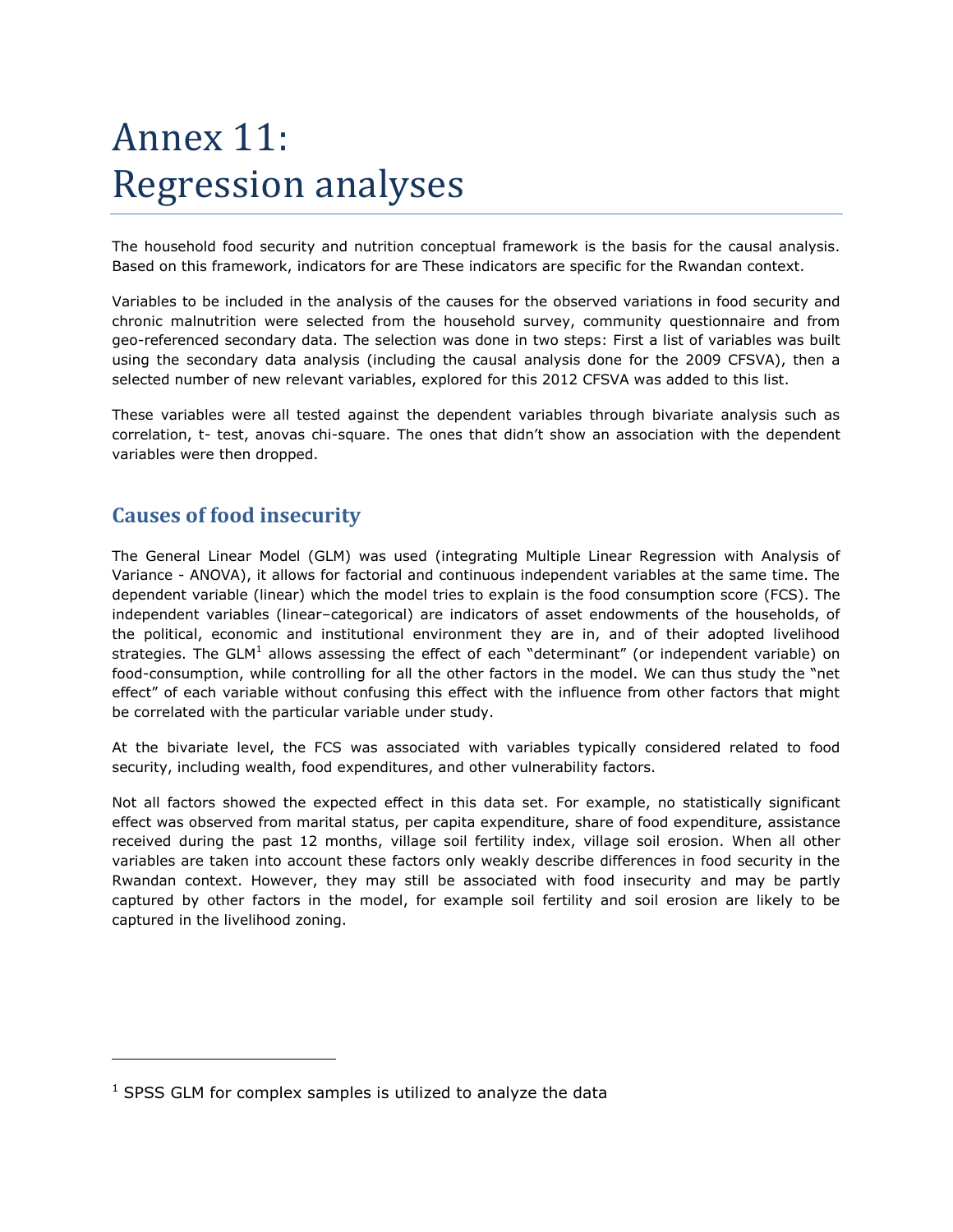The resulting model fits reasonably well for a household survey ( $R<sup>2</sup> = 0.443$ ). The main effects and regression coefficients are given in the tables below.

| <b>Source</b>                  | df1    | df2     | <b>Wald F</b> | Sig. |
|--------------------------------|--------|---------|---------------|------|
| (Corrected Model)              | 45,000 | 676,000 | 73.284        | .000 |
| (Intercept)                    | 1.000  | 720,000 | 1437.103      | .000 |
| Village status                 | 2.000  | 719.000 | 3.851         | .022 |
| Livelihood                     | 9.000  | 712.000 | 11.441        | .000 |
| Size of land                   | 5.000  | 716.000 | 12.877        | .000 |
| Head of hh educ                | 6.000  | 715.000 | 11.611        | .000 |
| Livelihood zone                | 12.000 | 709.000 | 22.584        | .000 |
| Number income activities       | 1.000  | 720,000 | 12.644        | .000 |
| HH size                        | 1.000  | 720.000 | 10.902        | .001 |
| Crowding index                 | 1.000  | 720,000 | 23.811        | .000 |
| Livestock Ownership            | 1.000  | 720,000 | 7.410         | .007 |
| Wealth index                   | 1.000  | 720,000 | 268.747       | .000 |
| Number of household crops      | 1.000  | 720,000 | 44.879        | .000 |
| Head of household age          | 1.000  | 720.000 | 15.797        | .000 |
| Food from harvest available in | 1.000  | 720,000 | 8.759         | .003 |
| April                          |        |         |               |      |
| Distance from market           | 1.000  | 720,000 | 4.566         | .033 |
| Distance from main road        | 1.000  | 720,000 | 5.521         | .019 |
| Kitchen garden                 | 1.000  | 720,000 | 8.457         | .004 |

## **Tests of Model Effects<sup>a</sup>**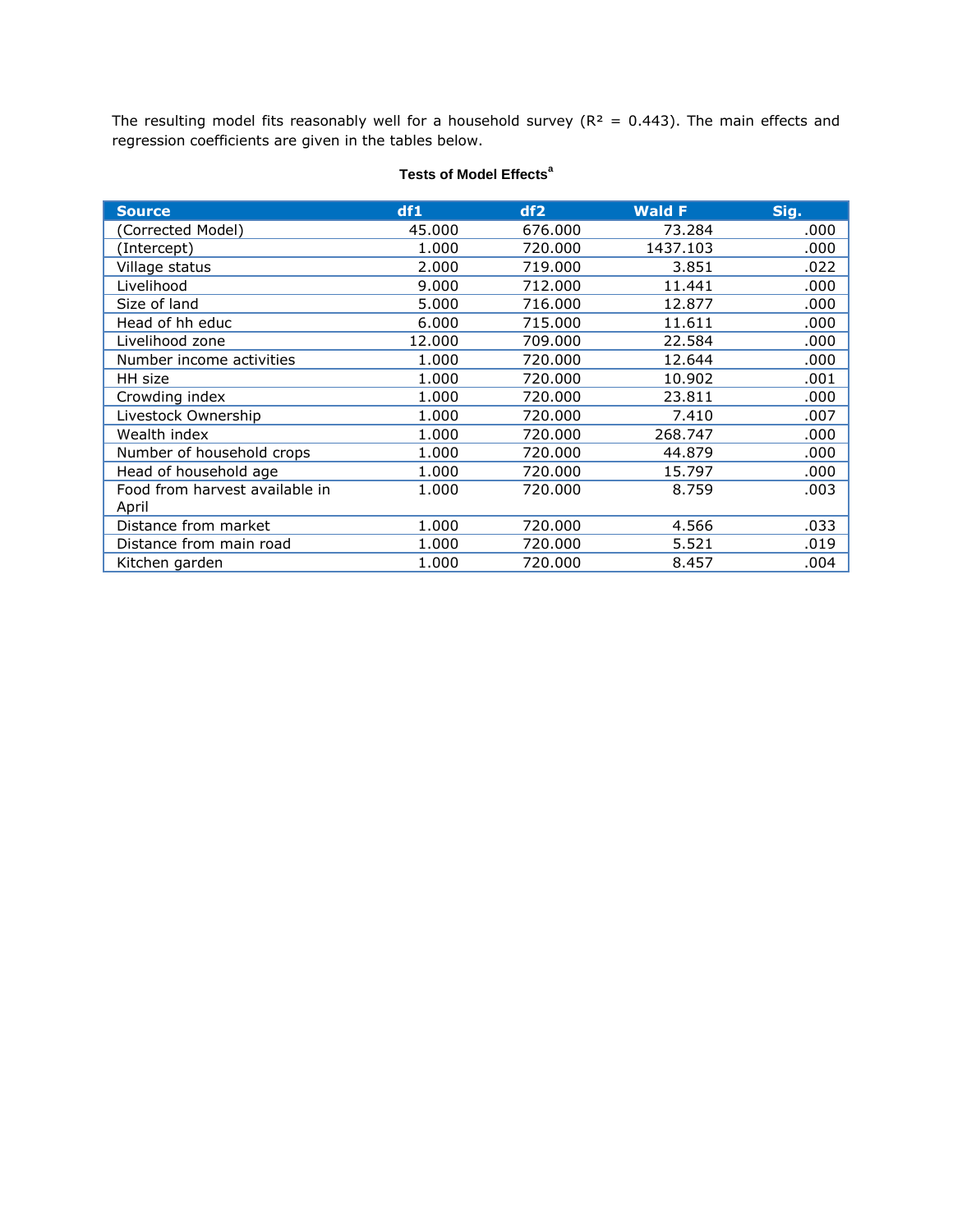## **Parameter Estimates<sup>b</sup>**

|                         | <b>Parameter</b>                                                          | <b>Estimate</b>   | 95% Confidence<br><b>Interval</b> |              | <b>Hypothesis Test</b> |         |      |
|-------------------------|---------------------------------------------------------------------------|-------------------|-----------------------------------|--------------|------------------------|---------|------|
| <b>Variable</b>         |                                                                           |                   | <b>Lower</b>                      | <b>Upper</b> | t                      | df      | Sig. |
|                         | (Intercept)                                                               | 67.666            | 61.110                            | 74.222       | 20.263                 | 720.000 | .000 |
| <b>Village status</b>   | Urban                                                                     | 3.287             | .625                              | 5.948        | 2.424                  | 720.000 | .016 |
|                         | Rural                                                                     | .068              | $-1.904$                          | 2.041        | .068                   | 720.000 | .946 |
|                         | Semi/peri-urban                                                           | .000 <sup>a</sup> |                                   |              |                        |         |      |
| Livelihood              | Agriculturalist<br>(low                                                   | $-4.240$          | $-5.648$                          | $-2.831$     | $-5.909$               | 720.000 | .000 |
|                         | income)                                                                   |                   |                                   |              |                        |         |      |
|                         | Agro-pastoralists                                                         | $-284$            | $-2.132$                          | 1.564        | $-.302$                | 720.000 | .763 |
|                         | Agriculture<br>and                                                        | $-4.890$          | $-6.752$                          | $-3.029$     | $-5.157$               | 720.000 | .000 |
|                         | unskilled daily labour                                                    |                   |                                   |              |                        |         |      |
|                         | Agricultural workers                                                      | $-3.228$          | $-5.181$                          | $-1.276$     | $-3.246$               | 720.000 | .001 |
|                         | Informal sale                                                             | 3.349             | .472                              | 6.227        | 2.285                  | 720.000 | .023 |
|                         | Employee and business                                                     | 3.011             | .275                              | 5.748        | 2.160                  | 720.000 | .031 |
|                         | Agro seller                                                               | 1.156             | $-1.136$                          | 3.448        | .990                   | 720.000 | .322 |
|                         | Agro artisan                                                              | 2.039             | $-1.170$                          | 5.248        | 1.247                  | 720.000 | .213 |
|                         | Others<br>marginal<br>livelihoods                                         | $-798$            | $-3.098$                          | 1.501        | $-682$                 | 720.000 | .496 |
|                         | Agriculturalist                                                           | .000 <sup>a</sup> |                                   |              |                        |         |      |
|                         | (medium/high income)                                                      |                   |                                   |              |                        |         |      |
|                         | No land                                                                   | 3.875             | 1.611                             | 6.138        | 3.361                  | 720.000 | .001 |
|                         | $< 0.1$ ha                                                                | $-3.104$          | $-4.614$                          | $-1.594$     | $-4.036$               | 720.000 | .000 |
|                         | $0.1 - 0.19$ ha                                                           | $-1.418$          | $-2.775$                          | $-060$       | $-2.050$               | 720.000 | .041 |
|                         | $0.2 - 0.49$ ha                                                           | $-745$            | $-1.961$                          | .470         | $-1.204$               | 720.000 | .229 |
|                         | 0.5 - 0.99 ha                                                             | $-0.825$          | $-2.060$                          | .409         | $-1.313$               | 720.000 | .190 |
|                         | >1 ha                                                                     | .000 <sup>a</sup> |                                   |              |                        |         |      |
| head of household       | No School                                                                 | $-16.668$         | $-21.303$                         | $-12.034$    | $-7.061$               | 720.000 | .000 |
| level of education      | Some Primary                                                              | $-17.611$         | $-22.217$                         | $-13.005$    | $-7.507$               | 720.000 | .000 |
|                         | <b>Completed Primary</b>                                                  | $-16.670$         | $-21.279$                         | $-12.060$    | $-7.100$               | 720.000 | .000 |
|                         | Some secondary                                                            | $-12.471$         | $-17.017$                         | $-7.925$     | $-5.386$               | 720.000 | .000 |
|                         | <b>Vocational School</b>                                                  | $-17.196$         | $-22.370$                         | $-12.022$    | $-6.525$               | 720.000 | .000 |
|                         | <b>Completed Secondary</b>                                                | $-11.373$         | $-16.309$                         | $-6.437$     | $-4.524$               | 720.000 | .000 |
|                         | Some<br>$\prime$<br>Completed<br>University or College                    | .000 <sup>a</sup> |                                   |              |                        |         |      |
| <b>Livelihood zones</b> | Kigali City                                                               | 1.346             | $-2.579$                          | 5.272        | .673                   | 720.000 | .501 |
|                         | Lake Kivu Coffee Zone                                                     | $-11.178$         | $-14.716$                         | $-7.641$     | $-6.204$               | 720.000 | .000 |
|                         | West Congo-Nile Crest                                                     | $-9.524$          | $-13.236$                         | $-5.812$     | $-5.037$               | 720.000 | .000 |
|                         | Tea Zone                                                                  |                   |                                   |              |                        |         |      |
|                         | Volcanic<br>Northwest<br>Irish Potato Zone                                | $-5.816$          | $-9.373$                          | $-2.259$     | $-3.210$               | 720.000 | .001 |
|                         | East<br>Congo-Nile<br>Highland<br>Subsistence<br>Farming Zone             | $-6.673$          | $-10.017$                         | $-3.329$     | $-3.918$               | 720.000 | .000 |
|                         | Plateau<br>Central<br>Coffee<br>Cassava<br>and<br>Zone                    | $-2.301$          | $-5.609$                          | 1.006        | $-1.366$               | 720.000 | .172 |
|                         | Highland<br>Northern<br>Beans and Wheat Zone                              | $-5.898$          | $-9.743$                          | $-2.054$     | $-3.012$               | 720.000 | .003 |
|                         | Central-Northern<br>Highland Irish Potato,<br>Beans and Vegetable<br>Zone | $-3.396$          | $-6.987$                          | .196         | $-1.856$               | 720.000 | .064 |
|                         | <b>Bugesera</b><br>Cassava<br>Zone                                        | $-4.819$          | $-8.501$                          | $-1.136$     | $-2.569$               | 720.000 | .010 |
|                         | Eastern Plateau Mixed                                                     | $-7.099$          | $-10.754$                         | $-3.444$     | $-3.813$               | 720.000 | .000 |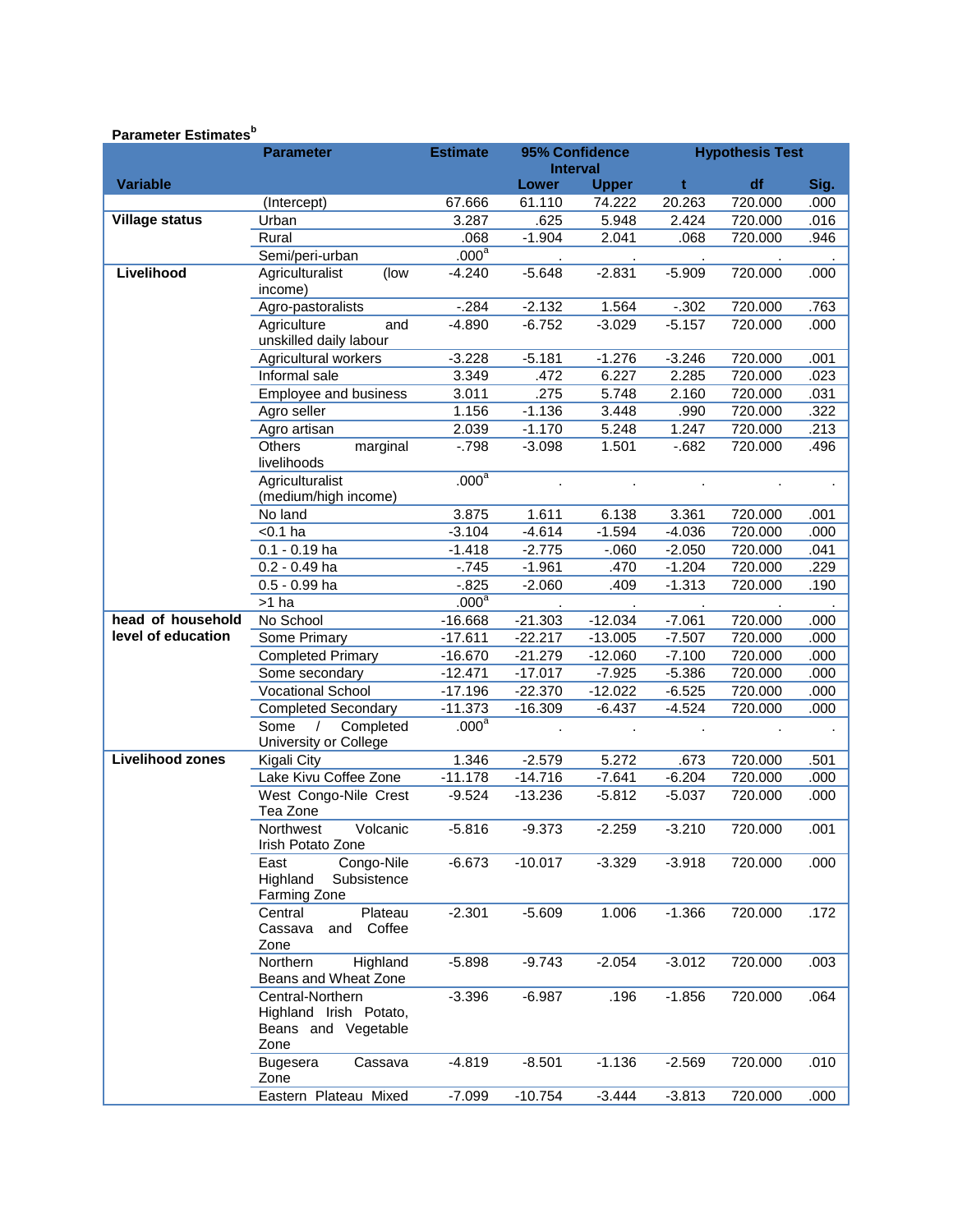|                                      | <b>Parameter</b>                                    | <b>Estimate</b>   | 95% Confidence<br><b>Interval</b> |              |          | <b>Hypothesis Test</b> |      |
|--------------------------------------|-----------------------------------------------------|-------------------|-----------------------------------|--------------|----------|------------------------|------|
| <b>Variable</b>                      |                                                     |                   | Lower                             | <b>Upper</b> | t        | df                     | Sig. |
|                                      | Agriculture Zone                                    |                   |                                   |              |          |                        |      |
|                                      | Southeastern<br>Plateau<br>Banana Zone              | .152              | $-3.248$                          | 3.552        | .088     | 720.000                | .930 |
|                                      | Agropastoral<br>Eastern<br>Zone                     | 1.424             | $-2.566$                          | 5.413        | .701     | 720.000                | .484 |
|                                      | Semi-Arid<br>Eastern<br>Agropastoral Zone           | .000 <sup>a</sup> |                                   |              |          |                        |      |
| <b>Number income activities</b>      |                                                     | 1.336             | .599                              | 2.074        | 3.556    | 720.000                | .000 |
| <b>HH</b> size                       |                                                     | .368              | .149                              | .587         | 3.302    | 720.000                | .001 |
| <b>Crowding index</b>                |                                                     | $-0.803$          | $-1.126$                          | $-.480$      | $-4.880$ | 720.000                | .000 |
| <b>Livestock Ownership</b>           |                                                     | .931              | .260                              | 1.603        | 2.722    | 720.000                | .007 |
| <b>Wealth index</b>                  |                                                     | 5.727             | 5.041                             | 6.413        | 16.394   | 720.000                | .000 |
| Number of household crops            |                                                     | 1.541             | 1.090                             | 1.993        | 6.699    | 720.000                | .000 |
| Head of household age                |                                                     | $-.048$           | $-072$                            | $-0.024$     | $-3.974$ | 720.000                | .000 |
| Food from harvest available in April |                                                     | 1.206             | .406                              | 2.007        | 2.960    | 720.000                | .003 |
| <b>Distance from market</b>          |                                                     | $-.007$           | $-0.013$                          | $-.001$      | $-2.137$ | 720.000                | .033 |
| Distance from main road              |                                                     | $-150$            | $-275$                            | $-0.025$     | $-2.350$ | 720.000                | .019 |
| have<br>Do<br>you<br>a               | No                                                  | $-1.069$          | $-1.791$                          | $-0.347$     | $-2.908$ | 720.000                | .004 |
| household                            | Yes                                                 | .000 <sup>a</sup> |                                   |              |          |                        |      |
| vegetable<br>plot<br>/garden?:       |                                                     |                   |                                   |              |          |                        |      |
|                                      | a. Set to zero because this parameter is redundant. |                   |                                   |              |          |                        |      |

# **Causes of chronic malnutrition**

## **All children between 6 and 59 months**

Multivariate stepwise logistic regressions were conducted to explore the individual level predictors of stunting. Logistic regressions using dichotomous variables to indicate malnutrition (stunted or not) were preferred because the method allows comparing risks under different conditions and yields results that are easily interpretable. The outcome for the regression was stunting (yes or no). Like the GLM, the logit allows assessing the effect of each "determinant" (or independent variable) on stunting, while controlling for all the other factors in the model. We can thus study the "net effect" of each variable without confusing this effect with the influence from other factors that might be correlated with the particular variable under study.

At the bivariate level, the stunting was associated with variables typically considered related to malnutrition, including food consumption, food expenditures, and vulnerability factors. Not all factors showed the expected effect in this data set. For example, no statistically significant effect was observed from household food consumption, household livelihood groups, household kitchen garden, household type of toilet facility, mother hand washing practices. Hence, these factors only weakly describe differences in chronic malnutrition in the current dataset. However, they may still be associated with stunting and may be partly captured by other factors in the model.

Confounding factors in this model were: child received deworming tablets in the last 6 months, child sick and went to health facility, water treatment.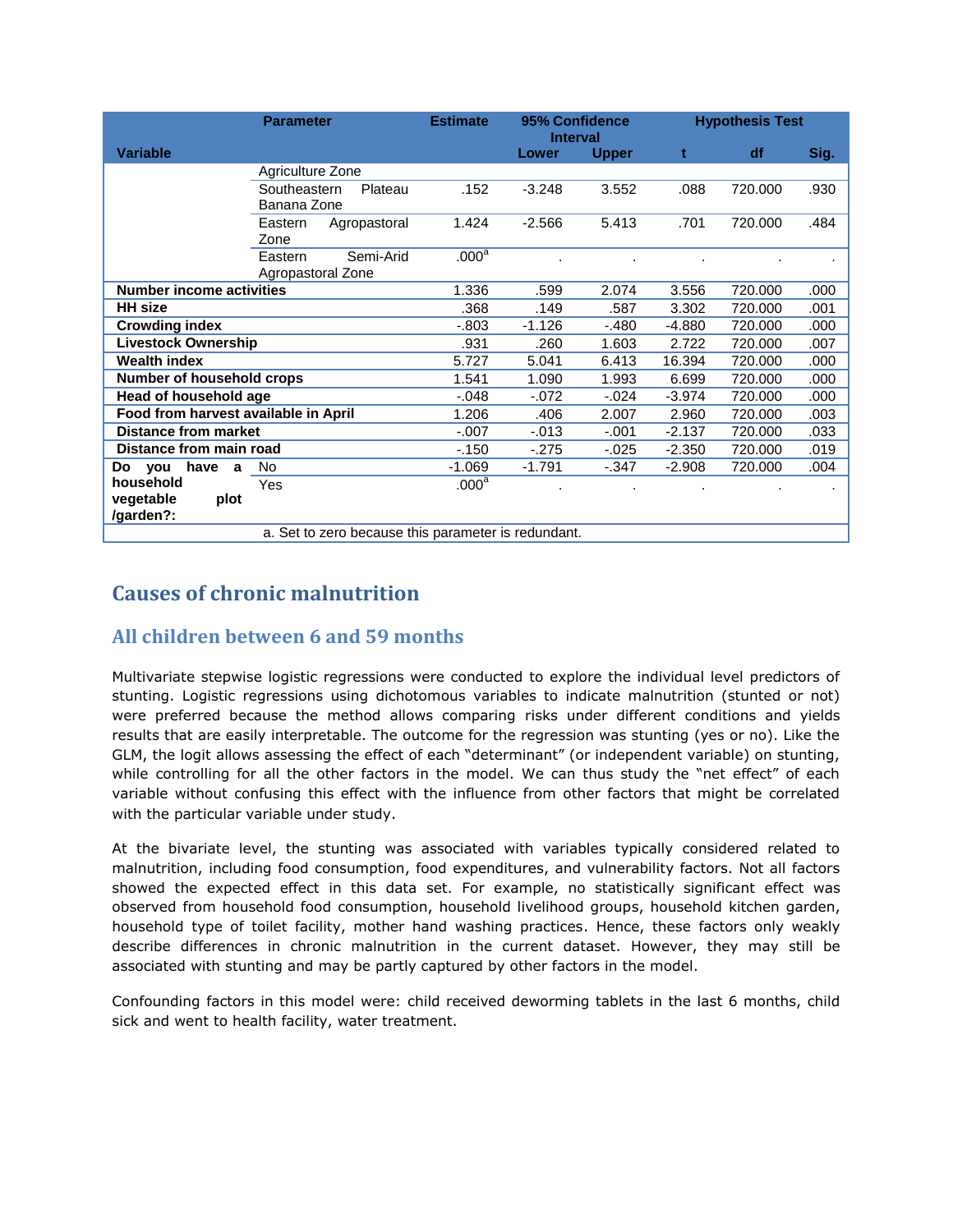The summary tables on main effects and regression coefficients are given below.

| <b>Tests of Model Effects</b>                         |        |                        |      |
|-------------------------------------------------------|--------|------------------------|------|
| <b>Source</b>                                         | df     | <b>Wald Chi-Square</b> | Sig. |
| (Corrected Model)                                     | 46.000 | 363.354                | .000 |
| (Intercept)                                           | 1.000  | 27.675                 | .000 |
| <b>Mother stunted</b>                                 | 2.000  | 13.884                 | .001 |
| <b>Mother Education</b>                               | 3.000  | 11.151                 | .011 |
| Size of baby at birth                                 | 4.000  | 42.877                 | .000 |
| Child sex                                             | 1.000  | 19.490                 | .000 |
| <b>Household wealth index</b>                         | 4.000  | 15.647                 | .004 |
| Child received deworming tablets in the last 6 months | 1.000  | .151                   | .697 |
| Child sick and went to Health Facility                | 2.000  | 2.376                  | .305 |
| <b>Water treatment</b>                                | 5.000  | 3.790                  | .580 |
| <b>Household reported Ubudehe category</b>            | 4.000  | 9.881                  | .042 |
| <b>Livelihood zones</b>                               | 12.000 | 65.733                 | .000 |
| <b>Village status</b>                                 | 2.000  | 10.558                 | .005 |
| Mother's age in years                                 | 1.000  | 4.826                  | .028 |
| Child's age in completed months                       | 1.000  | 35.883                 | .000 |
| (Child's age in completed months)2                    | 1.000  | 31.285                 | .000 |
| Percentage of not suitable land from cell             | 1.000  | 5.134                  | .023 |
| Estimated time from village to the nearest hospital   | 1.000  | 4.106                  | .043 |
| <b>Crowding index</b>                                 | 1.000  | 14.221                 | .000 |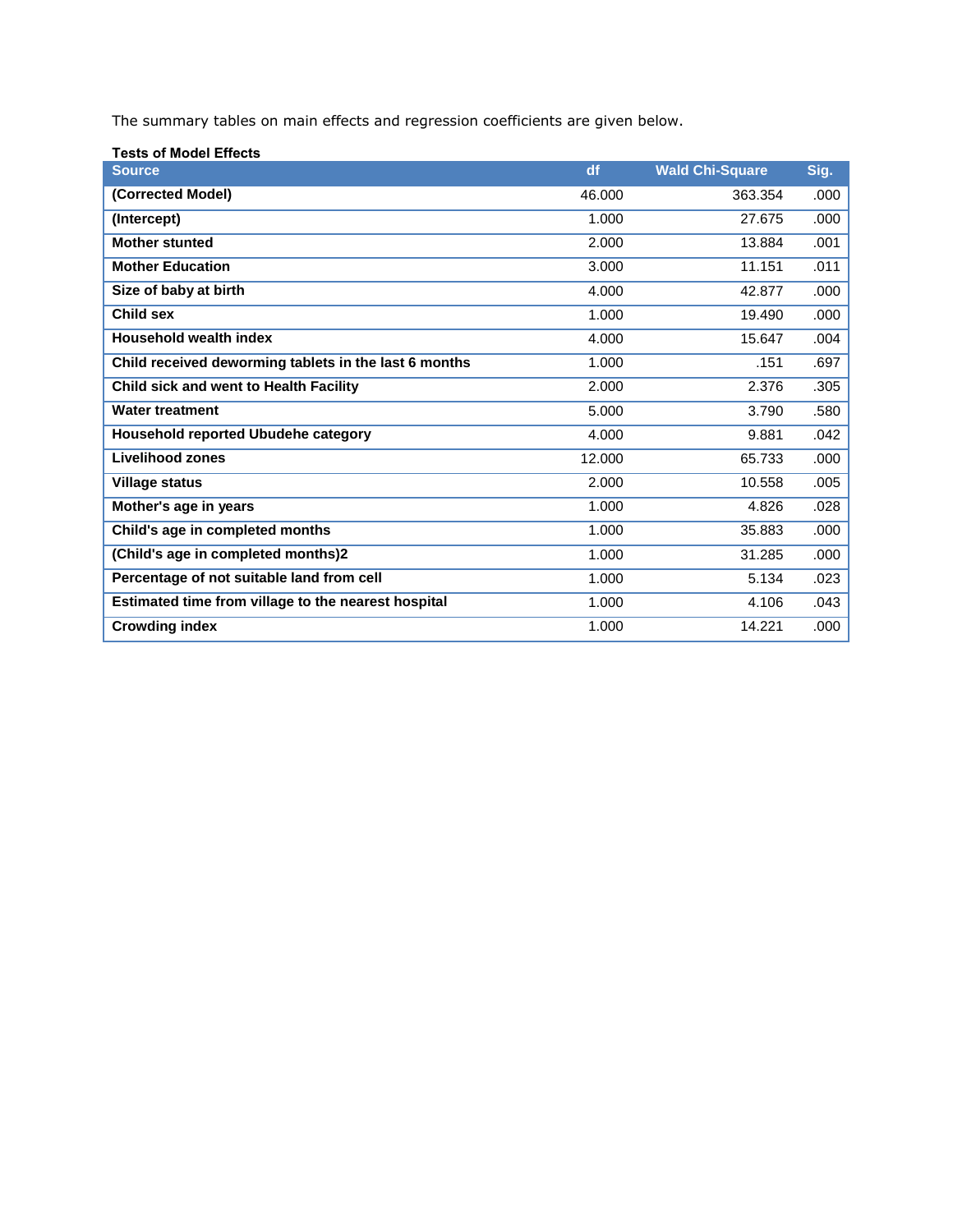### **Parameter Estimates**

|                                                          | <b>Parameter</b>                         | B        |
|----------------------------------------------------------|------------------------------------------|----------|
|                                                          | (Intercept)                              | 2.530    |
| <b>Mother stunted</b>                                    | unknown                                  | .596     |
|                                                          | not stunted                              | .834     |
|                                                          | stunted                                  | .000     |
| <b>Mother Education</b>                                  | No education                             | $-1.093$ |
|                                                          | Some or completed primary                | $-0.949$ |
|                                                          | Some Secondary or Vocational             | $-.901$  |
|                                                          | Completed Secondary or above             | .000     |
| Size of baby at birth                                    | Very large                               | 1.327    |
|                                                          | Larger than normal                       | 1.180    |
|                                                          | Normal                                   | .714     |
|                                                          | Smaller than normal $5$ = very small     | .464     |
|                                                          | very small                               | .000     |
| <b>Child sex</b>                                         | Male                                     | $-.340$  |
|                                                          | Female                                   | .000     |
| <b>Household wealth index</b>                            | 1st poorest                              | $-.495$  |
|                                                          | 2nd                                      | $-296$   |
|                                                          | 3rd middle                               | $-.494$  |
|                                                          | 4th                                      | $-.418$  |
|                                                          | 5th wealthiest                           | .000     |
| Child received deworming tablets in<br>the last 6 months | No                                       | .041     |
|                                                          | Yes                                      | .000     |
| Child sick and went to Health                            | Child not sick                           | $-0.083$ |
| <b>Facility</b>                                          | Sick child did not go to health facility | $-.179$  |
|                                                          | Sick child went to health facility       | .000     |
| <b>Water treatment</b>                                   | dirty boiled or ceramic                  | .166     |
|                                                          | dirty chlorine                           | $-.007$  |
|                                                          | dirty untreated                          | $-.046$  |
|                                                          | improved boiled or ceramic               | .121     |
|                                                          | improved chlorine                        | $-0.034$ |
|                                                          | improved untreated                       | .000     |
| <b>Household reported Ubudehe</b>                        | don't know                               | $-1.026$ |
| category                                                 | abject poverty                           | $-1.352$ |
|                                                          | poor                                     | $-1.123$ |
|                                                          | resourcefull poor                        | $-1.015$ |
|                                                          | food or money rich                       | .000     |
| <b>Livelihood zones</b>                                  | Kigali City                              | .630     |
|                                                          | Lake Kivu Coffee Zone                    | $-274$   |
|                                                          | West Congo-Nile Crest Tea Zone           | $-217$   |
|                                                          | Northwest Volcanic Irish Potato Zone     | $-0.821$ |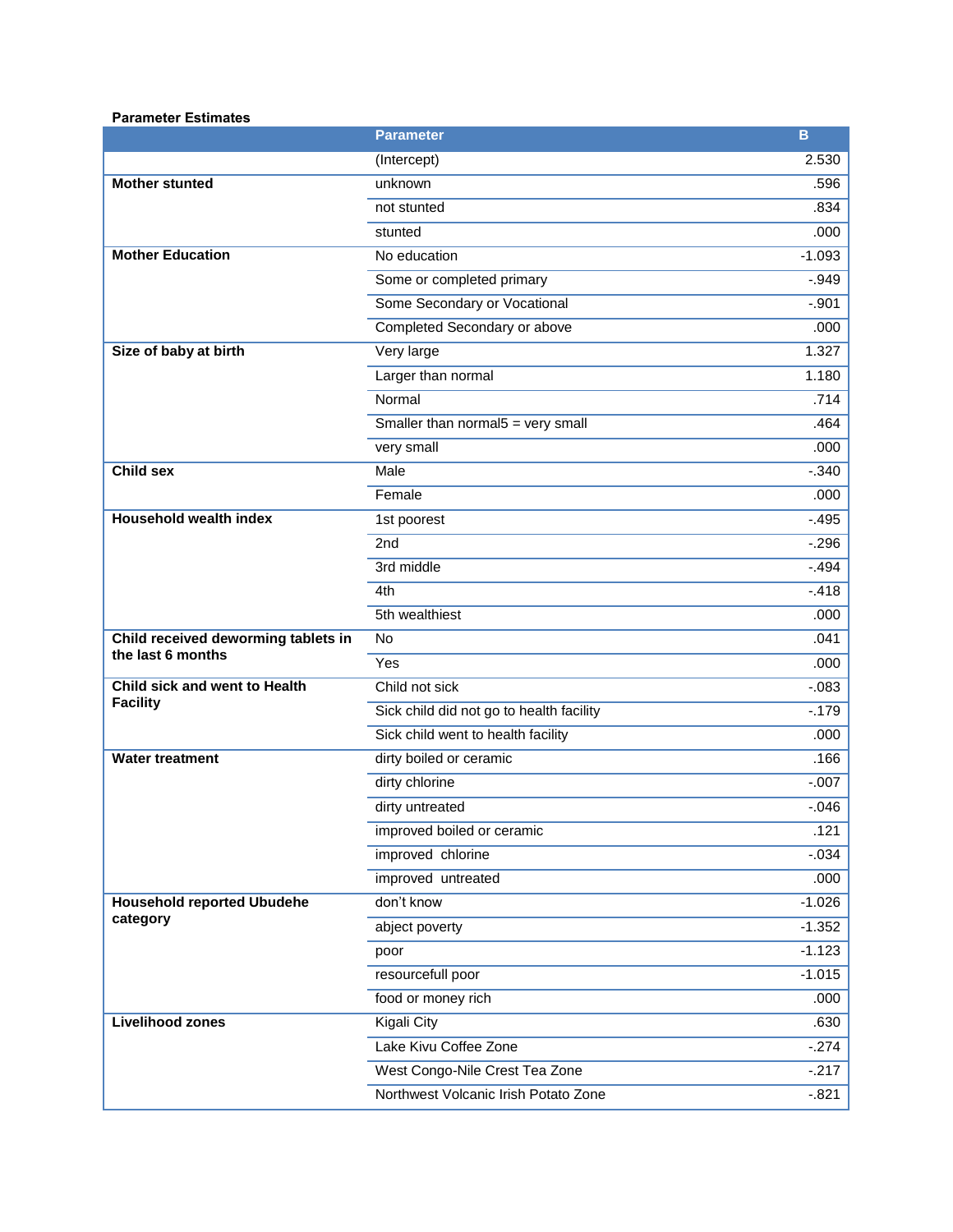|                                                     | <b>Parameter</b>                                                    | B        |
|-----------------------------------------------------|---------------------------------------------------------------------|----------|
|                                                     | East Congo-Nile Highland Subsistence Farming Zone                   | $-.107$  |
|                                                     | Central Plateau Cassava and Coffee Zone                             | .042     |
|                                                     | Northern Highland Beans and Wheat Zone                              | $-775$   |
|                                                     | Central-Northern Highland Irish Potato, Beans and<br>Vegetable Zone | .109     |
|                                                     | Bugesera Cassava Zone                                               | $-.228$  |
|                                                     | Eastern Plateau Mixed Agriculture Zone                              | $-142$   |
|                                                     | Southeastern Plateau Banana Zone                                    | .213     |
|                                                     | Eastern Agropastoral Zone                                           | $-0.09$  |
|                                                     | Eastern Semi-Arid Agropastoral Zone                                 | .000     |
| <b>Village status</b>                               | Rural                                                               | .138     |
|                                                     | Urban                                                               | .641     |
|                                                     | Slum                                                                | .000     |
| Mother's age in years                               |                                                                     | .013     |
| Child's age in completed months                     |                                                                     | $-078$   |
| (Child's age in completed months)2                  |                                                                     | .001     |
| Percentage of not suitable land from cell           |                                                                     | $-.007$  |
| Estimated time from village to the nearest hospital |                                                                     | $-0.002$ |
| <b>Crowding index</b>                               |                                                                     | $-114$   |

# **Children between 12 and 23 months**

A separate model was run for children between 12 and 23 months to isolate the effect of child food consumption and feeding practices.

Confounding factors for this model included: child access to health services, type of water consumed in the household, Child receiving deworming tablets in last 6 months, household Water treatment, child received anything else than breast milk in first 6 months, child ate formula the day before, eggs, tubers or meat.

The summary tables on main effects and regression coefficients are given below.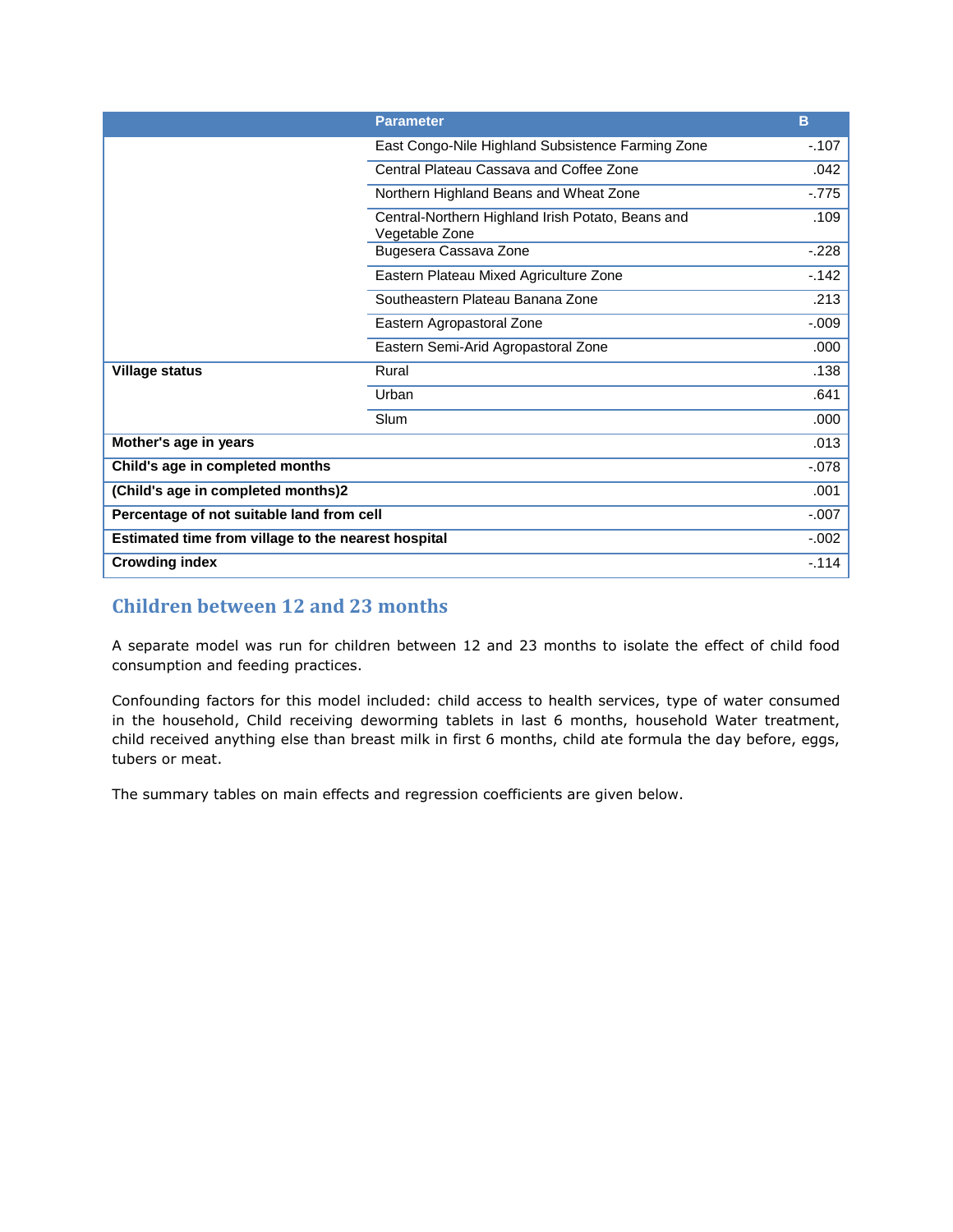| <b>Tests of Model Effects</b>                    |        |                        |      |
|--------------------------------------------------|--------|------------------------|------|
| <b>Source</b>                                    | df     | <b>Wald Chi-Square</b> | Sig. |
| (Corrected Model)                                | 26.000 | 76.249                 | .000 |
| (Intercept)                                      | 1.000  | 11.103                 | .001 |
| <b>Child sex</b>                                 | 1.000  | 13.450                 | .000 |
| Child's age in completed months                  | 1.000  | 13.542                 | .000 |
| Size at birth                                    | 4.000  | 20.650                 | .000 |
| <b>Mother Stunted</b>                            | 2.000  | 5.527                  | .063 |
| <b>Mother Education</b>                          | 4.000  | 10.401                 | .034 |
| Deworming tablets in last 6 months               | 1.000  | .541                   | .462 |
| <b>Water treatment</b>                           | 5.000  | 4.371                  | .497 |
| Anything else than breast milk in first 6 months | 1.000  | 1.093                  | .296 |
| <b>Milk or Yogurt</b>                            | 1.000  | 5.129                  | .024 |
| Formula                                          | 1.000  | 1.223                  | .269 |
| <b>Bouillie</b>                                  | 1.000  | 7.315                  | .007 |
| <b>Eggs</b>                                      | 1.000  | 1.873                  | .171 |
| <b>Beans</b>                                     | 1.000  | 5.522                  | .019 |
| <b>Tubers</b>                                    | 1.000  | 1.505                  | .220 |
| <b>Meat</b>                                      | 1.000  | .007                   | .935 |